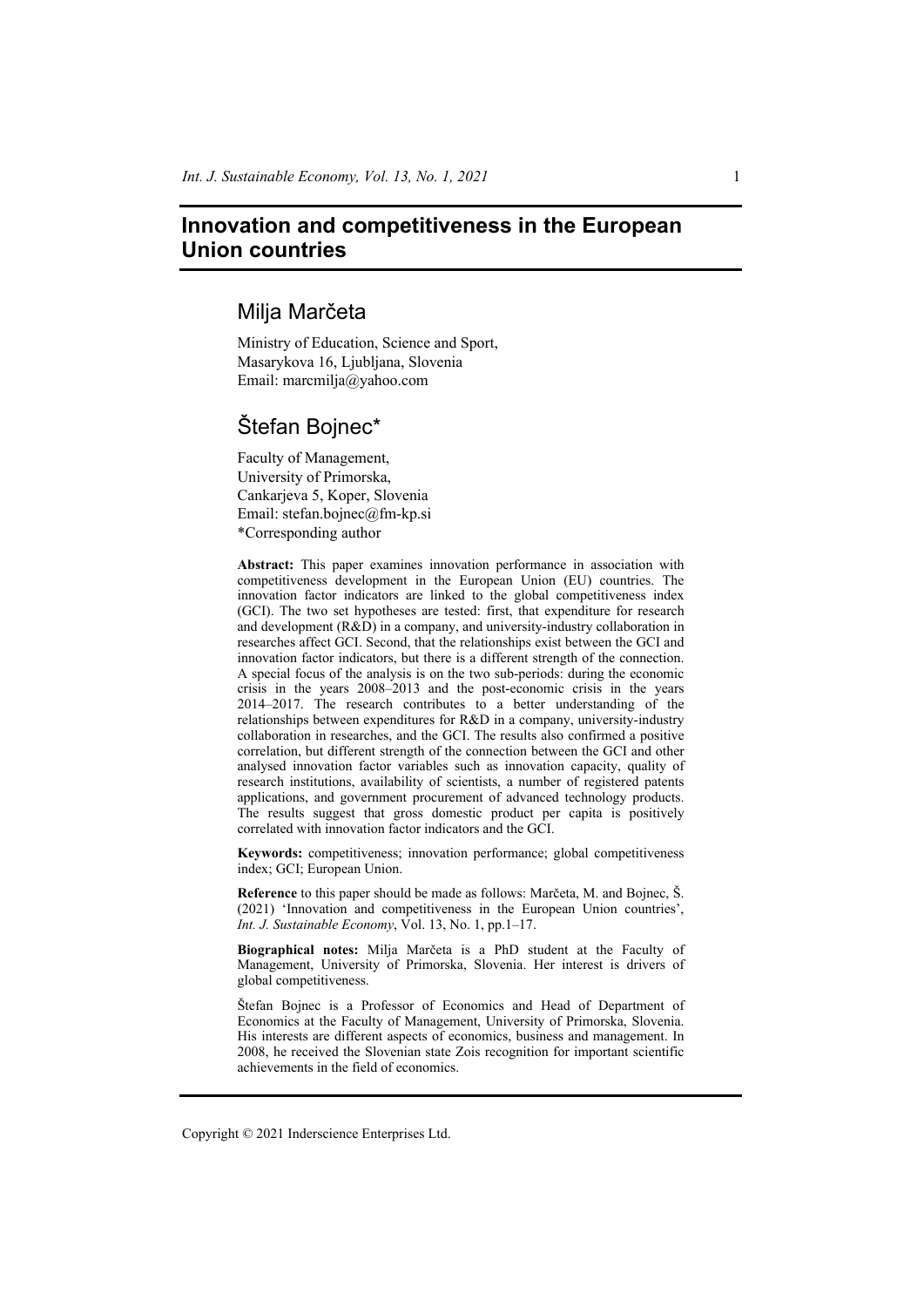#### **1 Introduction**

In the age of globalisation, the European Union (EU-28) countries are increasingly concerned with the issue of global competitiveness and economic growth (Marčeta and Bojnec, 2020). An important task for the EU-28 countries is the increasing cohesion of economies and openness in the world and the pursuit of higher levels of competitiveness and economic growth. An important role in this process is expected from innovation. Innovation might be linked to industry and university collaboration as a driver for competitiveness and economic growth.

The disparities and heterogeneity between the EU-28 countries in terms of the level of economic development, which is measured by gross domestic product (GDP) per capita, and innovation activities, have motivated the research on their global competitiveness. Breuss (2018) argued that the new EU member states, although they are growing continuously faster than the old EU member states, they still need to go a long way until the catching-up with the richest ones. The EU's objective is to reduce disparities between EU countries, as they have become a threat to income inequality and economic progress. Governmental policy is needed to underpin income inequality and global competitiveness. There are differences between the EU-28 countries in terms of the innovation factor related to the performance of universities, research activities, scientists, and patents. The key differences between EU-28 countries lie primarily in the pillar of innovation.

The Europe 2020 strategy sets out recommendations for improving competitiveness and economic development with the following priorities (European Commission, 2010): the development of knowledge and innovation-based economy and promoting a more resource-efficient competitive economy. Other incentives include research and development (R&D) funding, innovative ideas for new products and services that generate growth and jobs; improving the education system and ensuring that young people enter the labour market; improving the business environment and supporting industry, with the important link between companies and research organisations and institutions and EU competition policy makes markets work better and brings tangible benefits to Europe.

We aim to present that are available and appropriate innovation factor indicators for analysing the competitiveness of the EU-28 countries. These indicators are: innovation capacity, quality of research institutions, expenditures for R&D in a company as business research on the extent to which companies invest for R&D, university-industry collaboration in research or to what extent companies and universities participate in research, availability of scientists, number of registered patents applications, and government procurement of advanced technology products. In addition, GDP per capita as a level of economic development indicator is included in the analyses.

Innovation can be an important factor in policy-making that can help to improve economic growth and competitiveness.

The main objective of the study is to measure innovation performance in the EU-28 countries using innovation factor indicators of the global competitiveness index (GCI). More specifically, this paper aims to examine and evaluate the effects of innovation on competitiveness, the innovation factor indicators that affect competitiveness. The impact of innovation is examined from various perspectives, considering GDP per capita due to the heterogeneity of the EU-28 countries. It is significant to understand the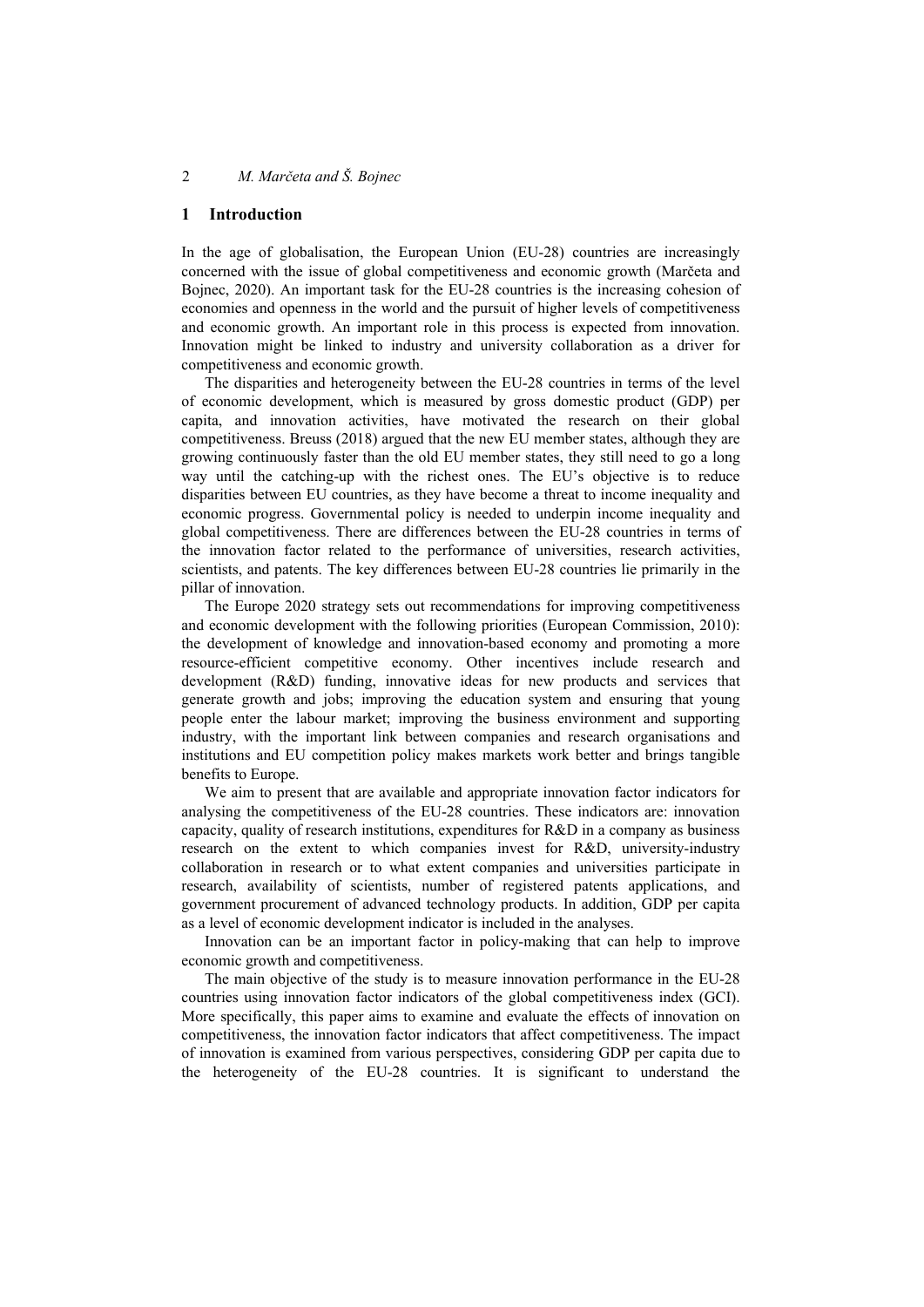competitiveness of the EU-28 countries and diverse driving factors enhancing global competitiveness.

The study contributes to the impact of innovation on the competitiveness of the EU-28 countries based on individual innovation factor indicators defined by the World Economic Forum (WEF) concept. The study addresses two issues: first, the relationships among the GCI variables and second, the impact of innovation factor indicators on GCI.

The rest of the paper is structured as follows. The second section provides a review of the literature. We define innovation and principal innovation factor variables for measuring GCI. In the third section methodology and data are explained. In the fourth section there are analysed trends in GCI in the period 2008–2017. The EU-28 country's performance is assessed and compared using correlation and regression analyses for two sub-periods: during the economic crisis in the years 2008–2013 and the post-economic crisis in the years 2014–2017. The fifth section presents results and discussion. The final section concludes and provides some implications.

#### **2 Review of literature**

Global competitiveness requires new products and innovations in the global market from countries and enterprises. Universities can be important producers of knowledge. Innovation, technology diffusion, and globalisation have modified the nature of competition.

There are different approaches and findings regarding competitiveness measurement. Karman (2019) investigated the relations between the flexibility and agility of human resources and achieving sustainable competitiveness at the micro-level. Comparative advantage theory says that trading allows specialisation for any location that specialises in products in which it has competitive advantages. According to Porter (2000), the basis for national competitiveness is productivity, which in the long run is the main determinant of each country's standard of living. According to Porter (2008) comparative advantage influences on productivity and competitiveness. Productivity is a measure of efficiency and represents the key to economic growth. High productivity means that the economy creates high added value or high-tech products with important links with research and innovation.

Schumpeter (1934) defines innovation as introducing new products and improving quality, new methods in production based on technology and scientific discoveries, opening new markets, providing new sources of raw materials and new market structures in an industrial organisation. Fagerberg (1988) developed a model of competitiveness in domestic and foreign markets, which depends on the ability to compete in technology, the ability to compete in delivery (capacity), and the ability to compete in price. According to Fagerberg et al. (2010), innovation is frequently driven by a highly educated workforce in R&D firms closely linked to leading scientific centres of excellence.

The respectable source of global competitiveness is WEF. The global competitiveness of countries is a set of institutions, policies, and factors that determine the level of country productivity (WEF, 2014). A central objective of the global competitiveness report is to assess the capacity of the world economy to achieve sustained economic growth (Mcarthur and Sachs, 2002). According to WEF (2014), the development and maintenance of competitiveness depend mainly on the well-functioning of 12 pillars of competitiveness which are organised into three stages of economic development: basic,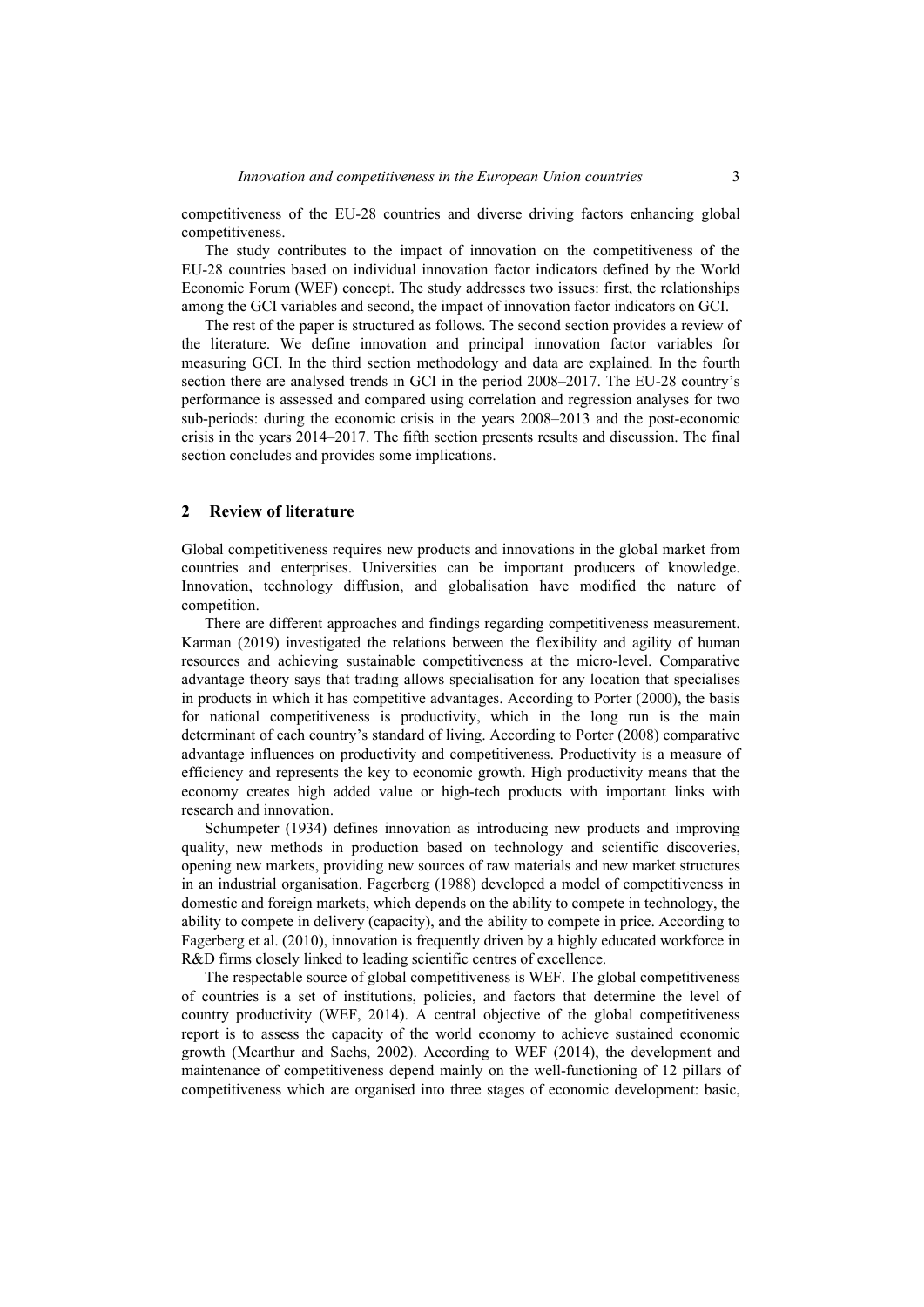efficiency-driven, and innovation. Out of the 12 pillars, a statistically significant relationship with the GCI indicator of Slovakia was confirmed for 7 pillars, but not proved for the following pillars: 4th Pillar: Health and primary education, 5th Pillar: Higher education and training, 7th Pillar: Labor market efficiency, 9th Pillar: Technological readiness and 10th Pillar: Market size (Sofrankova et al., 2017). The relationships between all pillars and the GCI do not exist. Our focus is on factors of innovation that can identify challenges in improve the GCI.

Most competitive countries obtain the highest scores for innovation factors. In Lithuania, there is a significant relation between country competitiveness and innovation factors embracing R&D activities, technological readiness, and business sophistication (Pilinkus and Boguslauskas, 2007). Lithuanian national education and innovation system are viable because of its strong science and technology research tradition and engineering orientation. New technology investments are bringing together different actors such as universities, research institutes, business enterprises, and governmental institutions with the aim to shape and implement both short-term and long-term strategies. Scientists and engineers in companies contribute to research capacity, project work, patents and innovation helping to transfer the results of university research to local businesses or industry.

Universities are the engine of research and innovation that can lead to new ideas, projects, innovations and patents (Lester and Sotarauta, 2007; Florida, 2006; Goddard and Vallance, 2013; Smith, 2017; Breuss, 2018), which can improve global competitiveness and level of economic development. The importance of a globally competitive university in research and education has been argued by several studies because knowledge and human capital are key factors in prosperity and development (Harisson and Turok, 2017). Improvements in technology (both new goods and better ways of producing goods) can be achieved by technological innovation creating a truly new technology, or by technological diffusion adopting (and adapting) a technology that has been developed globally (Mcarthur and Sachs, 2002; Abad-Segura et al., 2020). Innovation is the substantial investment in R&D to create new products and offers better methods of production and distribution (Loo, 2018).

The cooperation of companies and universities or networks represent a response to the processes of globalisation and, in the light of spatial-temporal compression, at the same time also the drivers to increase competitiveness in the local, national and international environment*.* A competitive environment should be ensured since the cooperation of universities with industry is an important source of competitive advantage. University management needs to be aware of changes and transformations in the increasing importance of linking universities, knowledge and technology institutions to ensure greater cooperation with the local environment, to promote the crucial role of scientists, knowledge transfer and also the emergence of innovations and new businesses at local and international level (Florida and Cohen, 1999).

The concept for promoting university-industry collaboration has been reinforced by the application of Porter's (2007) cluster concept and of Triple-Helix model to innovation-led economic competitiveness. Etzkowitz (2003) developed a Triple-Helix concept pointing to interactions between institutions, industry, universities and government which fosters entrepreneurship, innovation and economic growth. Universities play a central role in contributing to the creation and transfer of knowledge or human capital, and to enhance research activities and the flow of knowledge into the economy. The Triple-Helix approach was applied to study collaboration between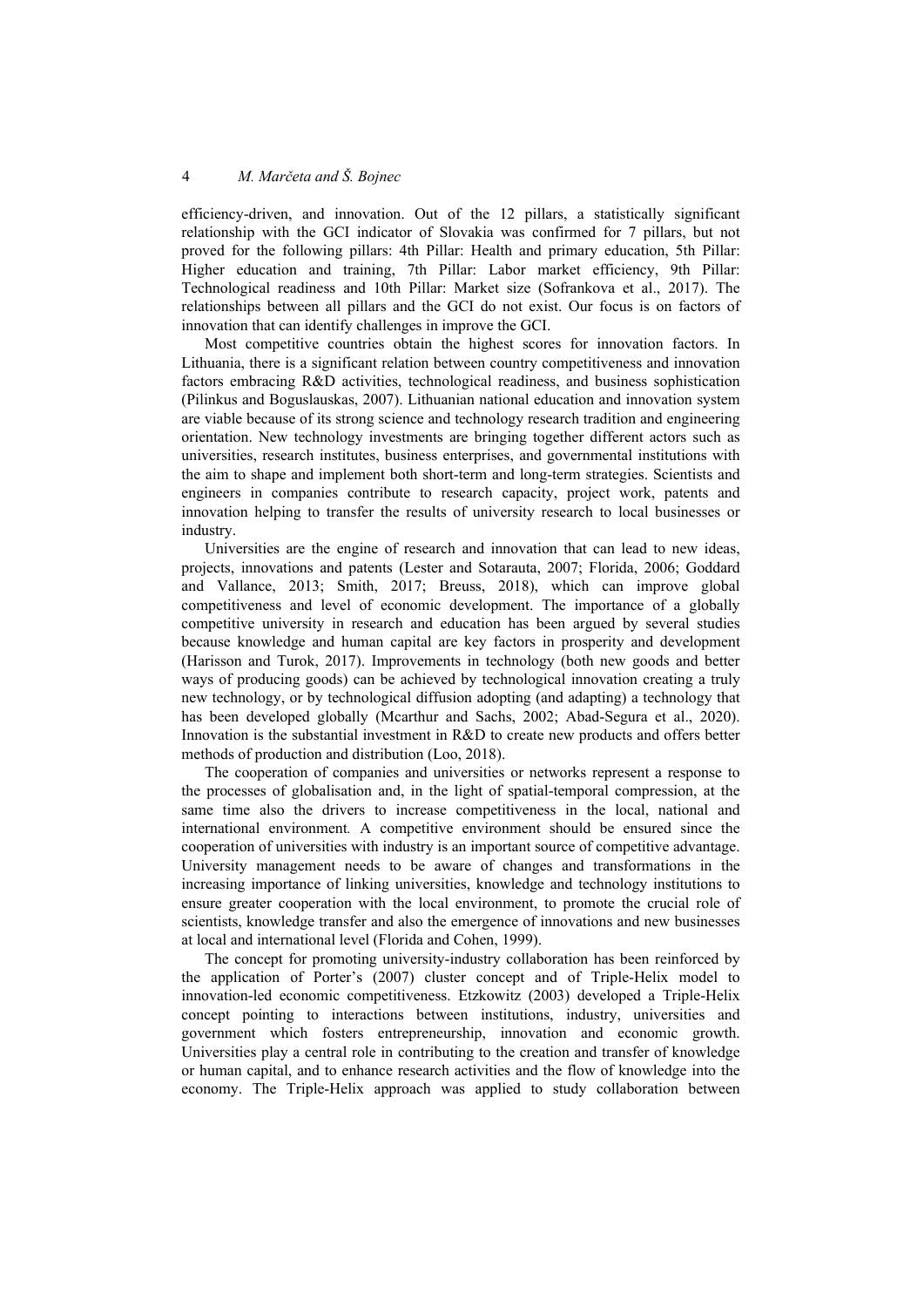university-industry-policies to identify competitive advantages and to pursuit innovation activities in the Slovenian forestry value chain (Malek et al., 2015).

The expansion of tertiary education can have positive effects for the individual and the economy because the economic development of the country is positively correlated with the number of students enrolled in tertiary education and also with the quality of education (Čepar and Bojnec, 2013, 2014).

The links were found between total factor productivity and R&D expenditure (Nekrep et al., 2018) and universities (Drucker and Goldstein, 2007). In 2017, the EU-28 countries spent around 2.1% of GDP on R&D (Eurostat, 2019). Sofrankova et al. (2017) pointed out the link between R&D expenditures and innovation in businesses. The statistically significant relationship among the R&D expenditure and the score of individual pillars within the overall GCI indicator was confirmed for each of the four Višegrad countries: Slovakia and Poland with 5 pillars, Hungary with 7 pillars, and the Czech Republic with 3 pillars.

Public policies and strategies to achieve the country's competitiveness are different from the conventional approach to promoting the university's role in economic development through intellectual property, technology and enterprise incubators (Lester, 2007). Government policy and strategic direction in research are important for promoting education, modernising the university system and public procurement.

Our research focus is on analysing selected innovation factor indicators and the evolution of GCI across the EU-28 countries. The specific focus is on the role of different technological innovation indicators that determine the competitiveness based on the WEF concept of innovation. The main thesis is innovation factor indicators affect competitiveness in the EU-28 countries. We aim to identify technological innovation factor indicators, differences and patterns in the development of GCI in assessing competitiveness. We also analyse the correlation between different variables of the innovation environment and assess the impact of innovation factor indicators on the global competitiveness of the EU-28 countries by testing the following two hypotheses:

- H1 The level of competitiveness and different innovation factor indicators are positively correlated and exist in heterogeneous relationship strength within the EU-28 countries.
- H2 Different combinations of innovative factor indicators, the involvement of universities- industry collaboration in research and expenditures for research in a company are positively associated with the GCI.

To measure the strength of correlation between different innovation factor indicators and the level of competitiveness or the GCI in the EU-28 countries, has to be motivated with the structure of the innovation factor indicators. They may be correlated with the GCI, but the strength of correlation and its significance can be different. Therefore, it is interesting to test both strength and significance of correlation. Furthermore, we estimate the dependence to establish their impacts on the GCI. Countries with higher expenditures for business research can be also countries with high innovation capacity and global competitiveness. We can expect that if a country has good capacity in terms of universities-industry collaboration in researches it can have a greater impact on global competitiveness and vice versa.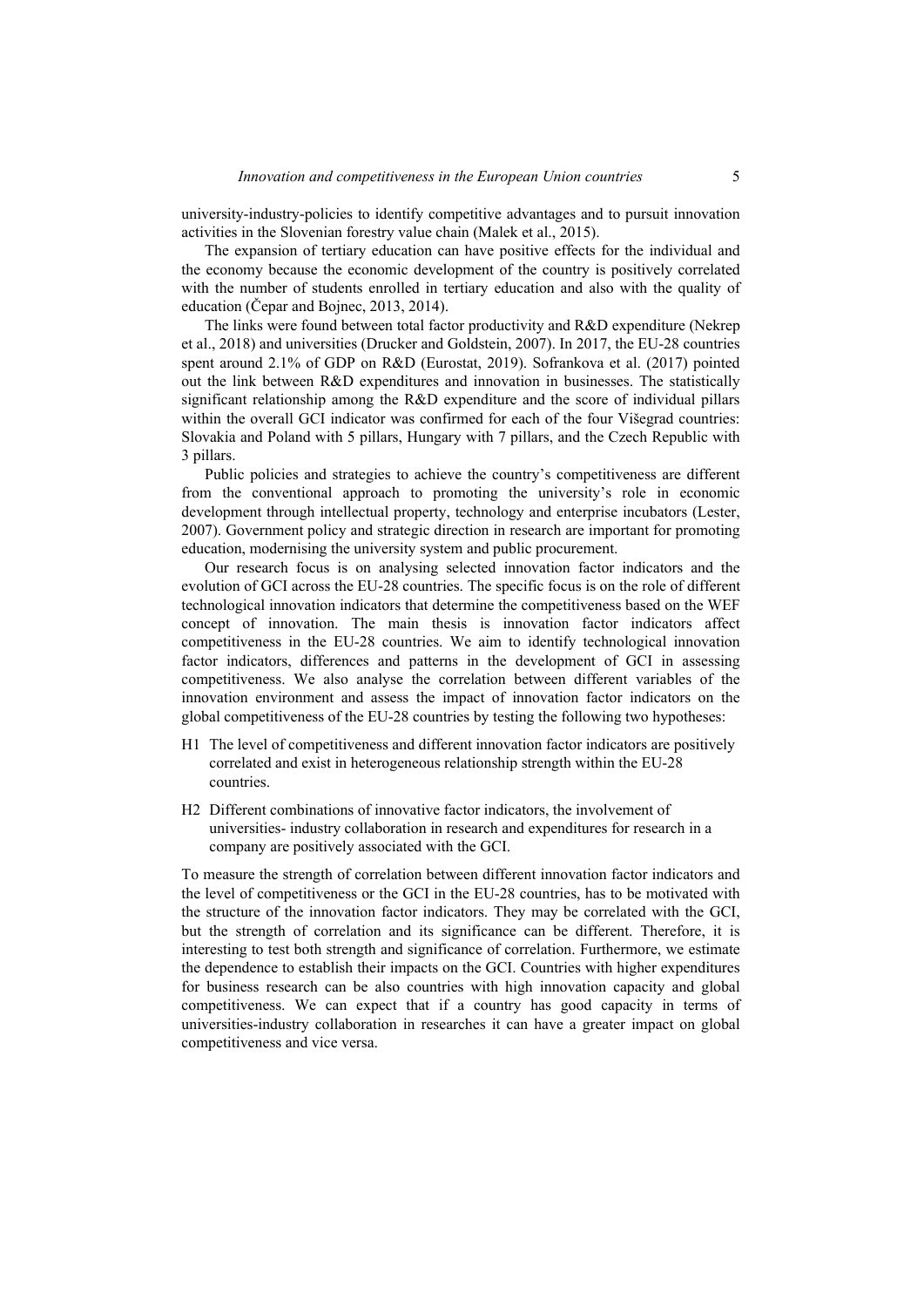## **3 Data and methodology**

## *3.1 Data*

The empirical analysis is based on data from the WEF reports for the EU-27 countries in the period 2008–2013 and the EU-28 countries, including Croatia, in the period 2014–2017. The descriptive analysis, correlation and regression analyses provide insights on the relations between competitiveness and innovation. The links between innovation environment and GCI indicator in the EU-28 countries are different as can be seen from Figure 1 using a spider chart for the year 2017. Differences are also in the development of the GCI indicator in the period 2008–2017 (Table 1).

**Figure 1** Comparison of GCI and innovation in the EU-28 countries, 2017 (see online version for colours)



*Source:* Authors' presentation based on WEF (2017)

In 2017, according to the innovation factor indicator, Finland was on the top with the highest value of 5.69, followed by Germany 5.65, and the Netherlands 5.55. The lowest value is noticed for Croatia (2.94), Romania (3.08), Latvia (3.22) and Slovakia (3.32). Mostly higher values are for the non-Mediterranean old EU member states and average or lower values are for the old Mediterranean and new EU member states from Central, Mediterranean and Eastern Europe.

Table 1 presents the development of GCI indicator in 10-years interval from 2008 to 2017 for the EU-28 countries. We can see the highest score of GCI for Germany, the Netherlands, Sweden, Finland, Denmark, the UK, France, Ireland, Austria, and Belgium. The lowest score values of GCI were found for new EU member states from transition countries such as Bulgaria, Romania, Croatia, Hungary, Slovakia, and Cyprus as well as Greece from the group of the old EU member states. Over time some improvements among new EU member states can be noticed for Poland, Malta, Romania, and Bulgaria. Despite some improvements, new EU member states have not caught up the developed EU member states (Breuss, 2018).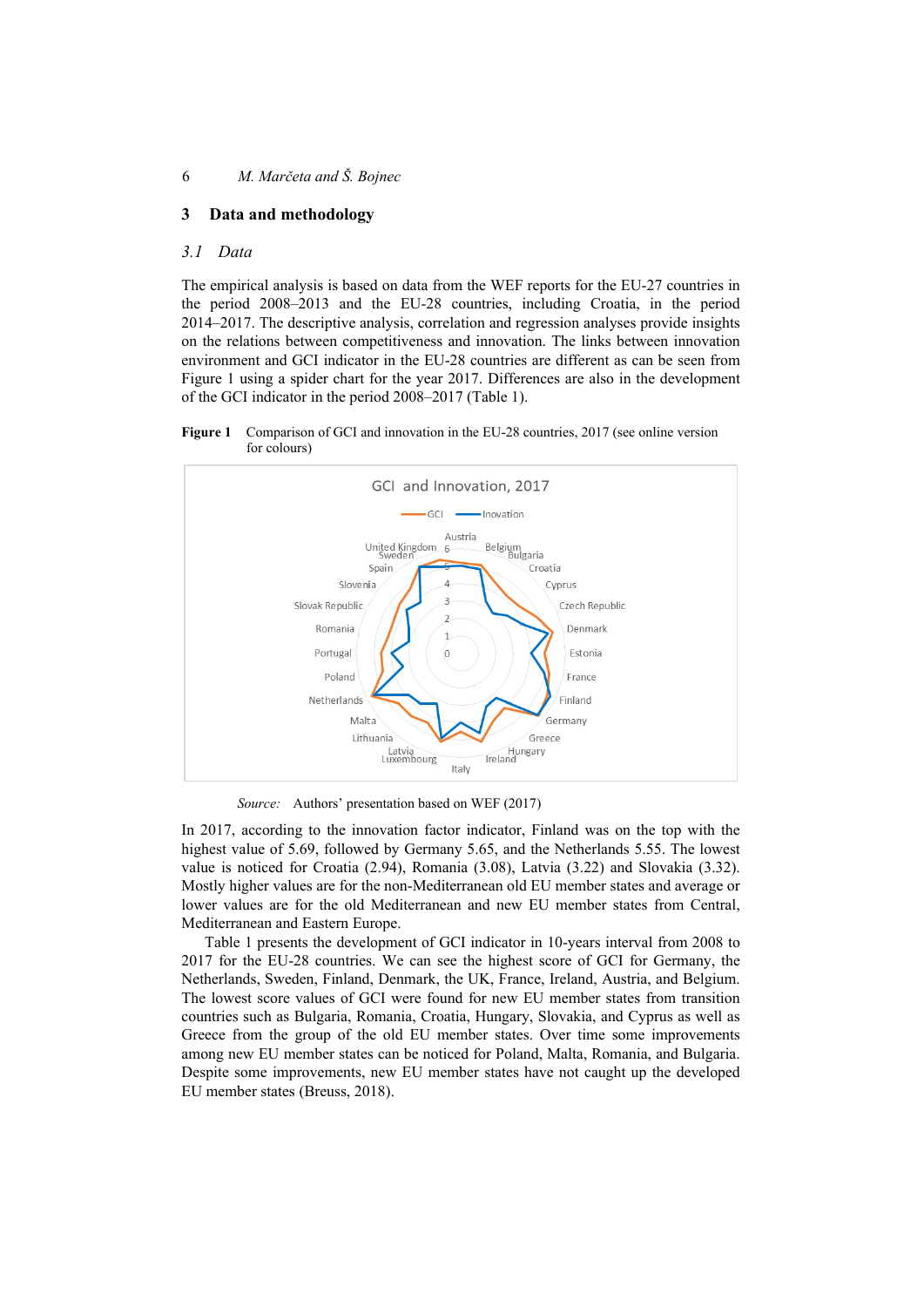| Country            | 2008 | 2009 | 2010 | 2011 | 2012 | 2013 | 2014 | 2015 | 2016 | 2017 |
|--------------------|------|------|------|------|------|------|------|------|------|------|
| Austria            | 5.23 | 5.13 | 5.09 | 5.14 | 5.22 | 5.15 | 5.16 | 5.1  | 5.2  | 5.2  |
| Belgium            | 5.14 | 5.09 | 5.07 | 5.20 | 5.21 | 5.13 | 5.18 | 5.2  | 5.3  | 5.2  |
| Bulgaria           | 4.03 | 4.02 | 4.13 | 4.16 | 4.27 | 4.31 | 4.37 | 4.3  | 4.4  | 4.5  |
| Croatia            | 4.22 | 4.03 | 4.04 | 4.08 | 4.04 | 4.13 | 4.13 | 4.1  | 4.1  | 4.2  |
| Cyprus             | 4.53 | 4.57 | 4.50 | 4.36 | 4.32 | 4.30 | 4.31 | 4.2  | 4.0  | 4.3  |
| Czech Republic     | 4.62 | 4.67 | 4.57 | 4.52 | 4.51 | 4.43 | 4.53 | 4.7  | 4.7  | 4.8  |
| Denmark            | 5.58 | 5.46 | 5.32 | 5.40 | 5.29 | 5.18 | 5.29 | 5.3  | 5.3  | 5.4  |
| Estonia            | 4.67 | 4.56 | 4.61 | 4.62 | 4.64 | 4.65 | 4.71 | 4.7  | 4.8  | 4.8  |
| France             | 5.50 | 5.43 | 5.37 | 5.47 | 5.55 | 5.54 | 5.50 | 5.1  | 5.2  | 5.2  |
| Finland            | 5.22 | 5.13 | 5.13 | 5.14 | 5.11 | 5.05 | 5.08 | 5.5  | 5.5  | 5.5  |
| Germany            | 5.46 | 5.37 | 5.39 | 5.41 | 5.48 | 5.51 | 5.49 | 5.5  | 5.6  | 5.7  |
| Greece             | 4.11 | 4.04 | 3.99 | 3.92 | 3.86 | 3.93 | 4.04 | 4.0  | 4.0  | 4.0  |
| Hungary            | 4.22 | 4.22 | 4.33 | 4.36 | 4.30 | 4.25 | 4.28 | 4.2  | 4.2  | 4.3  |
| Ireland            | 4.99 | 4.84 | 4.74 | 4.77 | 4.91 | 4.92 | 4.98 | 5.1  | 5.2  | 5.2  |
| Italy              | 4.35 | 4.31 | 4.37 | 4.43 | 4.46 | 4.41 | 4.42 | 4.5  | 4.5  | 4.5  |
| Luxembourg         | 4.26 | 4.06 | 4.14 | 4.24 | 4.35 | 4.40 | 4.50 | 5.2  | 5.2  | 5.2  |
| Latvia             | 4.45 | 4.30 | 4.38 | 4.41 | 4.41 | 4.41 | 4.51 | 4.5  | 4.4  | 4.4  |
| Lithuania          | 4.85 | 4.96 | 5.05 | 5.03 | 5.09 | 5.09 | 5.17 | 4.5  | 4.6  | 4.6  |
| Malta              | 4.31 | 4.30 | 4.34 | 4.33 | 4.41 | 4.50 | 4.45 | 4.4  | 4.5  | 4.6  |
| Netherlands        | 5.41 | 5.32 | 5.33 | 5.41 | 5.50 | 5.42 | 5.45 | 5.5  | 5.6  | 5.7  |
| Poland             | 4.28 | 4.33 | 4.51 | 4.46 | 4.46 | 4.46 | 4.48 | 4.5  | 4.6  | 4.6  |
| Portugal           | 4.47 | 4.40 | 4.38 | 4.40 | 4.40 | 4.40 | 4.54 | 4.5  | 4.5  | 4.6  |
| Romania            | 4.10 | 4.11 | 4.16 | 4.08 | 4.07 | 4.13 | 4.30 | 4.3  | 4.3  | 4.3  |
| Slovak<br>Republic | 4.40 | 4.31 | 4.25 | 4.19 | 4.14 | 4.10 | 4.15 | 4.2  | 4.3  | 4.3  |
| Slovenia           | 4.50 | 4.55 | 4.42 | 4.30 | 4.34 | 4.25 | 4.22 | 4.3  | 4.4  | 4.5  |
| Spain              | 4.72 | 4.59 | 4.49 | 4.54 | 4.60 | 4.57 | 4.55 | 4.6  | 4.6  | 4.7  |
| Sweden             | 5.53 | 5.51 | 5.56 | 5.61 | 5.53 | 5.48 | 5.41 | 5.4  | 5.5  | 5.5  |
| UK                 | 5.30 | 5.19 | 5.25 | 5.39 | 5.45 | 5.37 | 5.41 | 5.4  | 5.4  | 5.5  |

**Table 1** Development of GCI indicator for the EU-28 countries during the period 2008–2017

*Source:* Authors' compiled based on WEF (2008, 2009, 2010, 2011, 2012, 2013, 2014, 2015, 2016, 2017)

The following eight indicators are included in the WEF estimates of the GCI indicator:

- innovation capacity (*capac.of inov)*
- quality of research institutions (q*ual.research)*
- expenditures for R&D in a company as business research on the extent to which companies invest for R&D (*expend. for research)*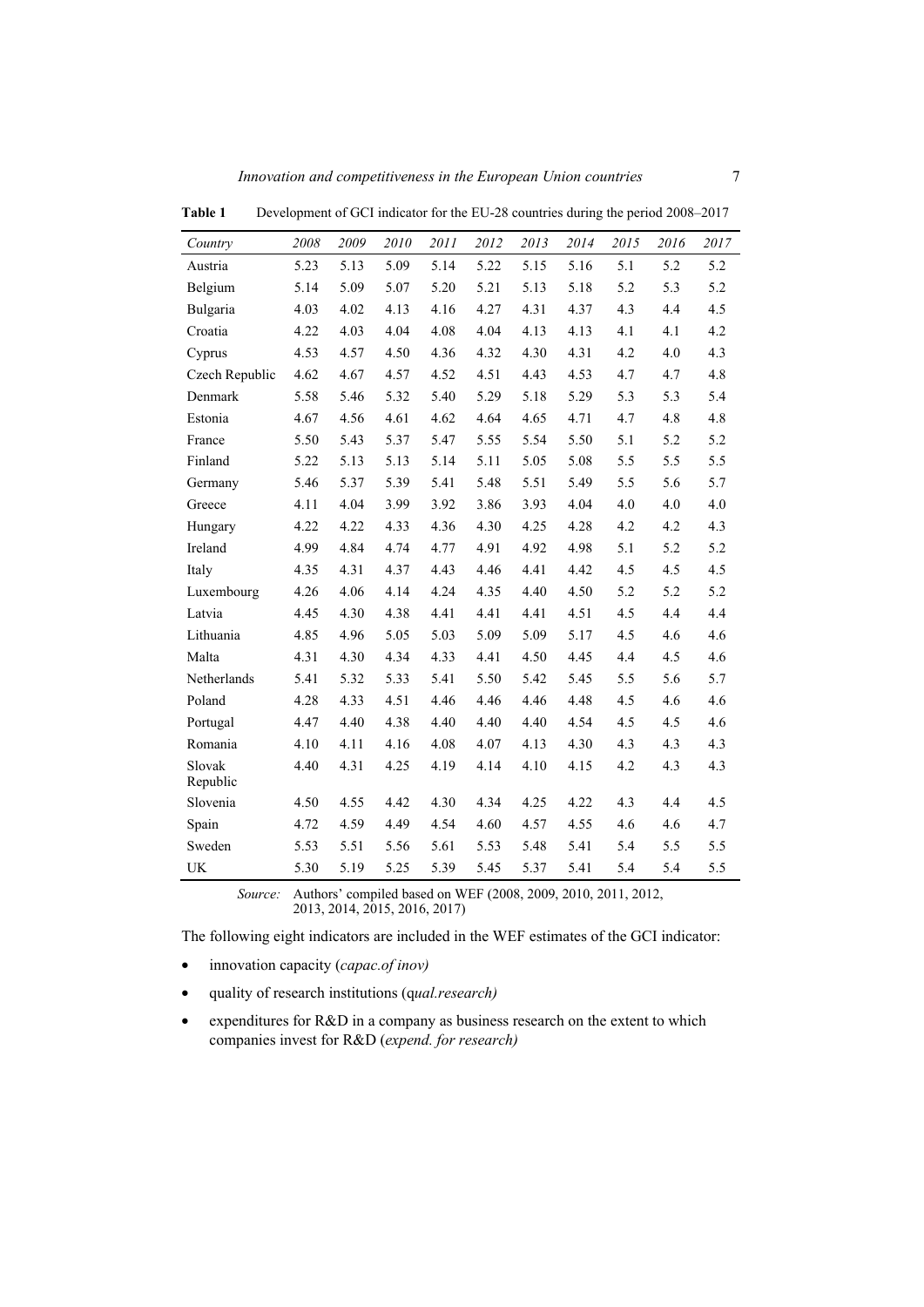## 8 *M. Marčeta and Š. Bojnec*

- university-industry collaboration in researches or to what extent companies and universities participate in research (*coll.univ)*
- government procurement of advanced technology products (*gov.proc)*
- availability of scientists *(scientists)*
- number of registered patents applications *(patent)*
- GDP per capita as a level of economic development indicator (*gdpp).*

A descriptive statistical analysis is used to compare the position of the EU-28 countries based on eight variables of GCI innovation factor indicators. Table 2 presents descriptive statistics for innovation factor indicators for two sub-periods: during the economic crisis 2008–2013 and post-economic crisis 2014–2017. Data for the former do not cover Croatia. In addition, standard deviation of the variables and variance is presented. The standard deviation is the highest for registered patents and GDP per capita. Standard deviation and variance reflect differences in indicators across the EU-27 countries in the first period and across the EU-28 countries for the second period.

**Table 2** Descriptive statistics for innovation factor indicators for the EU-27 countries in the period 2008–2013 and for the EU-28 countries in the period 2014–2017

| 2008-2013               | Mean   | Std.<br>deviation | $\boldsymbol{N}$ | 2014-2017               | Mean   | Std.<br>deviation | $\boldsymbol{N}$ |
|-------------------------|--------|-------------------|------------------|-------------------------|--------|-------------------|------------------|
| <b>GCI</b>              | 4.715  | .490              | 82               | <b>GCI</b>              | 4.763  | .450              | 112              |
| Gdpp                    | 98.900 | 41.549            | 82               | gdpp                    | 98.804 | 42.706            | 112              |
| capac.of inov           | 4.134  | .924              | 82               | capac.of inov           | 4.620  | .767              | 112              |
| qual.research           | 4.717  | .835              | 82               | qual.research           | 4.882  | .782              | 112              |
| expend. for<br>research | 3.916  | .985              | 82               | expend. for<br>research | 4.049  | .913              | 112              |
| coll.univ               | 4.229  | .855              | 82               | coll.univ               | 4.258  | .874              | 112              |
| gov.proc                | 3.674  | .580              | 82               | gov.proc                | 3.383  | .561              | 112              |
| <b>Scientists</b>       | 4.582  | .617              | 82               | scientists              | 4.447  | .594              | 112              |
| Patent                  | 50.601 | 67.466            | 82               | patent                  | 81.876 | 90.757            | 112              |

*Source:* Authors' calculations based on WEF reports (2008, 2010, 2013, 2014, 2015, 2016, 2017)

The number of observations for the first period is 82 and for the second period 112. The average value of innovation factor indicator estimates is the highest in the observed periods for patents, while the lowest is for government procurement of advanced technologies. The standard deviation is the highest for the patent indicator, showing the dispersion of the value of the variable with respect to the arithmetic mean. Big variations in mean values suggest that changes are needed, especially in improving the capacity of innovation, patents and thus achieving greater competitiveness.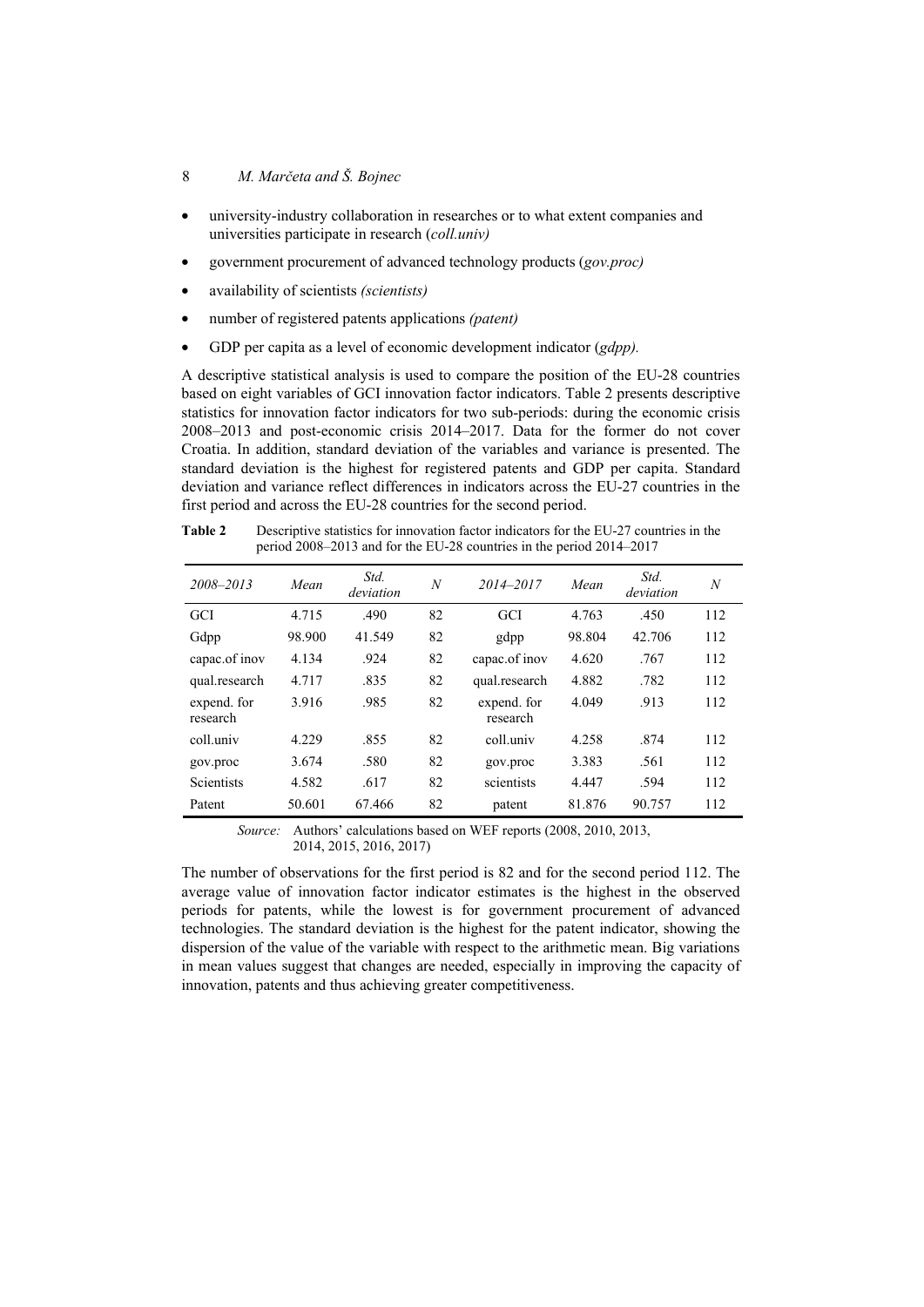## *3.2 Methodology*

As methods of analyses, we use correlation and regression analyses. A correlation matrix reveals key factors strongly related to the GCI according to the underlying hypothesis. To analyse the impact of independent variables on GCI, we use panel data over two different time periods. We want to find out how the GCI depends on innovation factor indicators. The purpose of the regressions analysis is to identify key associations between variables based on multiple regression analysis by individual factors.

In multiple regression analysis GCI is the dependent variable,  $\beta_0$  is regression constant,  $\beta_n$  is multiple regression coefficient showing the expected changes,  $I_n$  is the independent variable, where n is the number of innovation factor indicators/explanatory variables, which in our case is 8, and  $\varepsilon$  error term. The model is determined by the equation:

$$
GCI = \beta_0 + \beta_1 I_1 + \beta_2 I_2 + \dots + \beta_n I_n + \varepsilon
$$

#### **4 Results**

#### *4.1 Correlation analysis*

Using SPSS, the Pearson correlation coefficients are shown in Table 3.

The correlation matrix shows that the correlation between the innovation factor variables and the GCI is statistically significant and shows positive associations for several variables in both analysed periods. The correlation coefficient is significant for the variables expenditures for research in a company (0.88 and 0.92), university-industry collaboration in researches  $((0.82 \text{ and } (0.87) \text{ and innovation capacity } (0.84 \text{ and } 0.90)).$ There is also a strong correlation between the GCI and the following innovation factor indicators: quality of research institutions (0.83 and 0.88) and the number of registered patents application (0.68 and 0.83). However, it shows a weak correlation between the GCI and the number of scientists (0.534 and 0.485) and the GCI and GDP per capita (0.476 and 0.508). Our hypothesis H1 is confirmed by strong relationships between the GCI variable and different combinations of innovation variables. The EU-28 countries can improve their GCI mainly by strengthening innovation factor indicators, except for the number of scientists. GDP per capita has explored instabilities even during the post-crisis period for some EU-28 countries.

The most important are the links between the GCI and expenditures for research in a company followed by innovation capacity, university-industry collaboration in researches, and quality of research institutions. We found statistically significant relationships of the GCI with the seven innovation factor indicators, except for the number of scientists. From Figure 3 we can see the correlation between the innovation capacity and the GCI.

There is a high positive linear correlation between the GCI and the innovation capacity. The division into two groups of the EU-28 countries is noticeable, and lines show its goodness of fit  $R^2 = 0.843$ .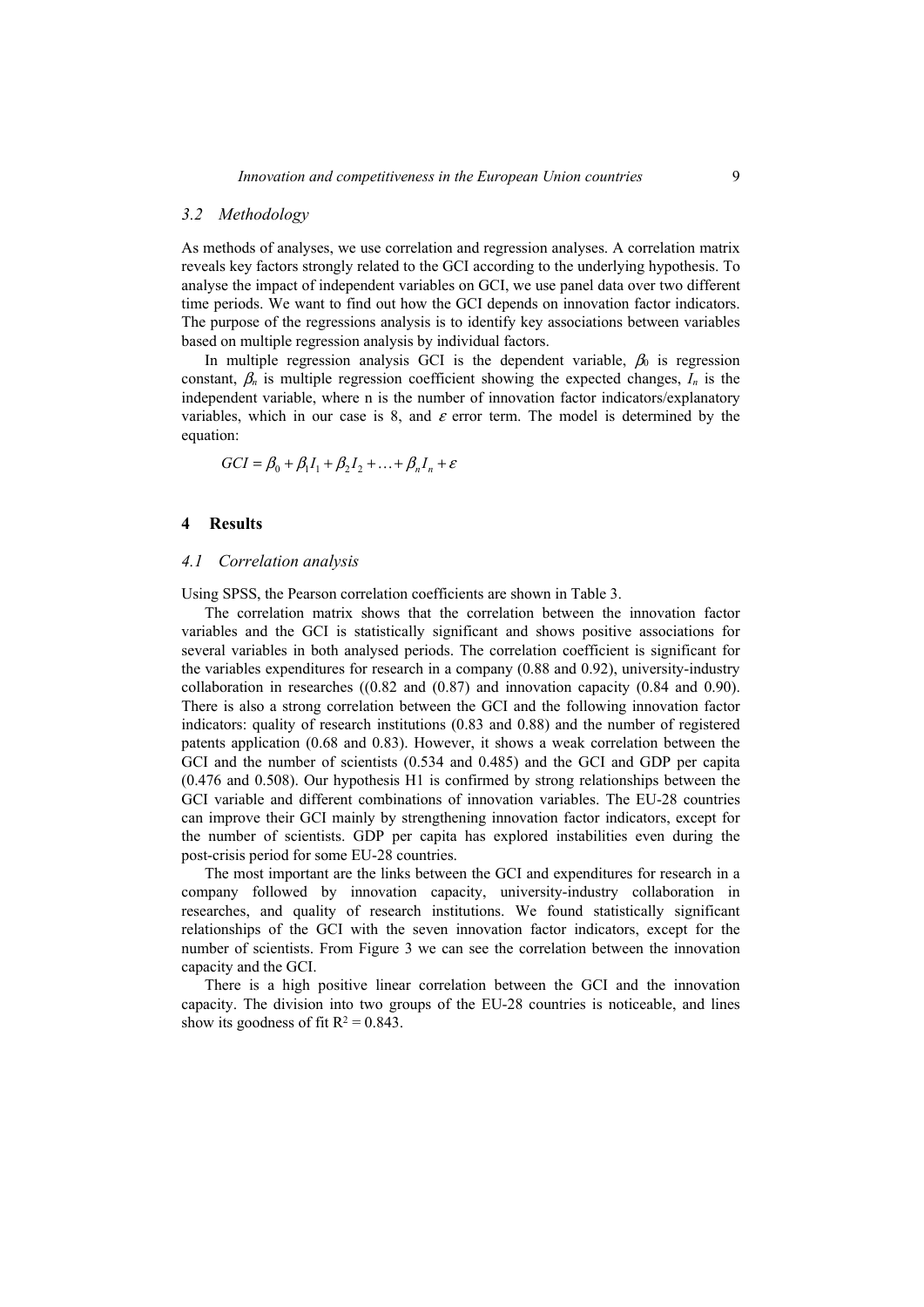|        |            |          |           |                     | lations based on WEF reports (2008, 2010, 2013, 2014, 2015, 2016, 2017) |               |       |       | Source: Authors' calcu |
|--------|------------|----------|-----------|---------------------|-------------------------------------------------------------------------|---------------|-------|-------|------------------------|
| 000.1  | 0.587      | 0.608    | 0.777     | 0.876               | 0.736                                                                   | 0.795         | 0.389 | 0.828 | patent                 |
| 0.587  | 1.000      | 0.358    | 0.588     | 0.538               | 0.548                                                                   | 0.477         | 0.221 | 0.485 | scientists             |
| 0.608  | 0.358      | 1.000    | 0.742     | 0.731               | 0.635                                                                   | 0.695         | 0.592 | 0.721 | gov.proc               |
| 0.777  | 0.588      | 0.742    | 1.000     | 0.870               | 0.904                                                                   | 0.827         | 0.454 | 0.870 | coll.univ              |
| 0.876  | 0.538      | 0.731    | 0.870     | 1.000               | 0.876                                                                   | 0.954         | 0.517 | 0.919 | expend. for research   |
| 0.736  | 0.548      | 0.635    | 0.904     | 0.876               | 1.000                                                                   | 0.851         | 0.396 | 0.880 | qual.research          |
| 0.795  | 0.477      | 0.695    | 0.827     | 0.954               | 0.851                                                                   | 1.000         | 0.502 | 0.900 | capac.of inov          |
| 0.389  | 0.221      | 0.592    | 0.454     | 0.517               | 0.396                                                                   | 0.502         | 1.000 | 0.508 | ddpa                   |
| 0.828  | 0.485      | 0.721    | $0.870\,$ | 0.919               | 0.880                                                                   | 0.900         | 0.508 | 1.000 |                        |
| patent | scientists | aon'nos  | coll.univ | expend.for research | qual.research                                                           | capac.of inov | gdpp  | GCI   | 2014-2017              |
| 1.000  | 0.492      | 0.470    | 0.698     | 0.757               | 0.636                                                                   | 0.778         | 0.516 | 0.681 | patent                 |
| 0.492  | 1.000      | 0.408    | 0.504     | 0.590               | 0.542                                                                   | 0.556         | 0.279 | 0.534 | scientists             |
| 0.470  | 0.408      | 1.000    | 0.603     | 0.691               | 0.538                                                                   | 0.633         | 0.569 | 0.637 | gov.proc.              |
| 0.698  | 0.504      | 0.603    | 1.000     | 0.835               | 0.903                                                                   | 0.814         | 0.557 | 0.819 | coll.univ              |
| 0.757  | 0.590      | 0.691    | 0.835     | 1.000               | 0.836                                                                   | 0.947         | 0.651 | 0.882 | expend. for research   |
| 0.636  | 0.542      | 0.538    | 0.903     | 0.836               | 0.001                                                                   | 0.821         | 0.438 | 0.826 | qual.research          |
| 0.778  | 0.556      | 0.633    | 0.814     | 0.947               | 0.821                                                                   | 1.000         | 0.655 | 0.840 | capac.of inov          |
| 0.516  | 0.279      | 0.569    | 0.557     | 0.651               | 0.438                                                                   | 0.655         | 000   | 0.476 | gdpp                   |
| 0.681  | 0.534      | 0.637    | 0.819     | 0.882               | 0.826                                                                   | 0.840         | 0.476 | 1.000 |                        |
| patent | scientists | gov.proc | coll.univ | expend.for research | qual.research                                                           | capac.of inov | gdpp  | GCI   | 2008-2013              |

**Table 3** Correlation between GCI and innovation factor indicators for the EU-27 countries in the period 2008–2013 and for the EU-28 countries in the period 2014–2017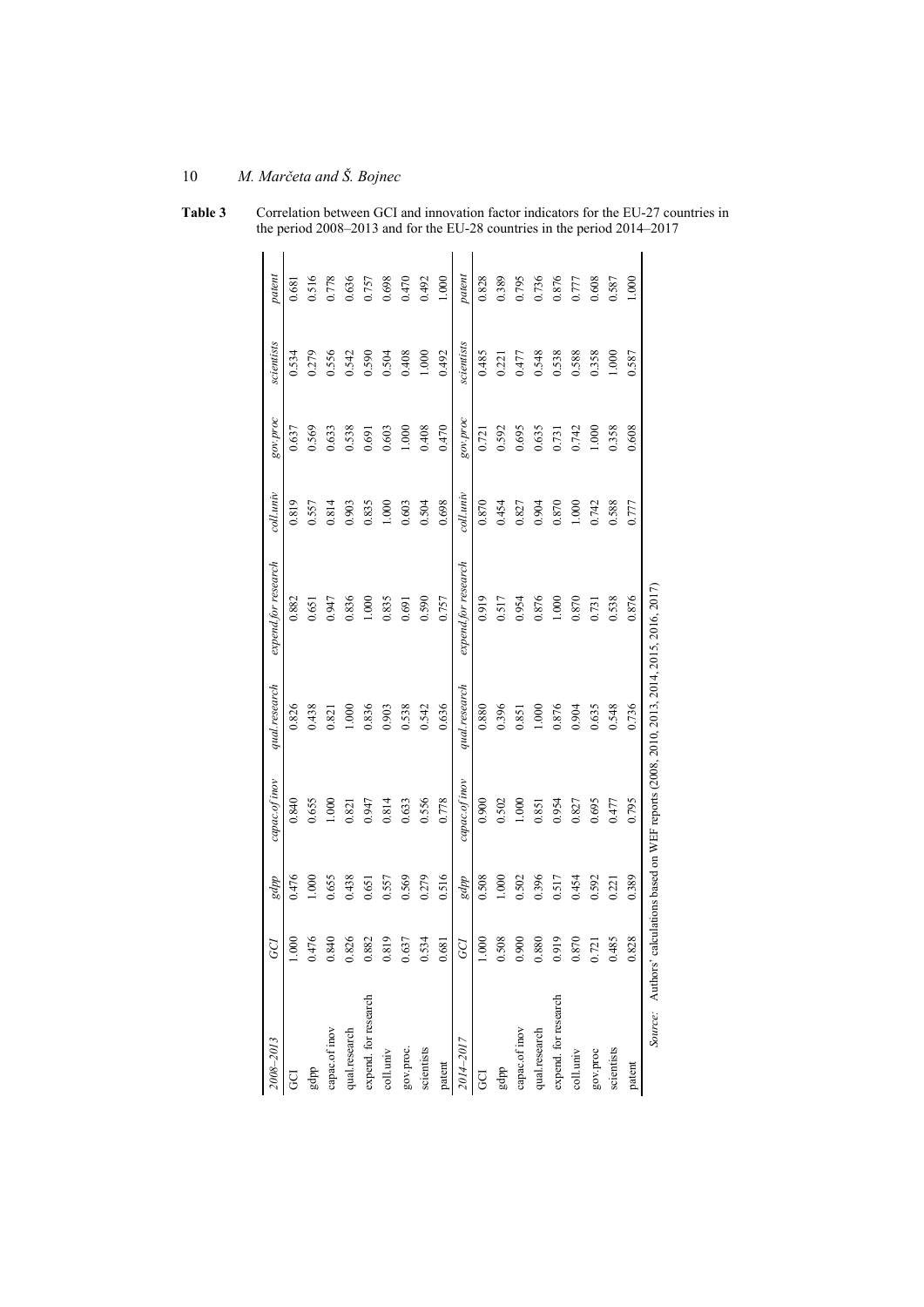

**Figure 2** Correlation between innovation capacity and GCI, 2017 (see online version for colours)

*Source:* Authors' presentation based on WEF (2017)

#### *4.2 Regression analysis*

The purpose of the regression analysis is to identify key associations between the GCI and innovation factor variables based on multiple regression analysis. We use a regression model for the EU-27 countries during the crisis 2008–2013 period with 82 observations and for the EU-28 countries during the post-crisis 2014–2017 period with 112 observations. Table 4 presents the quality fit of the model at  $p<0.001$ . There is a linear relationship between the dependent variable GCI and the explanatory independent innovation factor variables for patents, the number of scientists, government procurement of technology, innovation capacity, university-industry collaboration in researches, expenditures research in business, and GDP per capita.

In Table 4, for the period 2008–2013, the value of the correlation coefficient  $(R = 0.908)$ , the coefficient of determination  $(R^2 = 0.825)$ , and the adjusted coefficient of determination (adjusted  $R^2 = 0.806$ ), are high and show a strong correlation between the GCI dependent variable and 8 independent variables: patents, the number of scientists, government procurement of advanced technologies, quality of research institutions, innovation capacity, university and industry collaboration in research, expenditures for research in a company, and GDP per capita.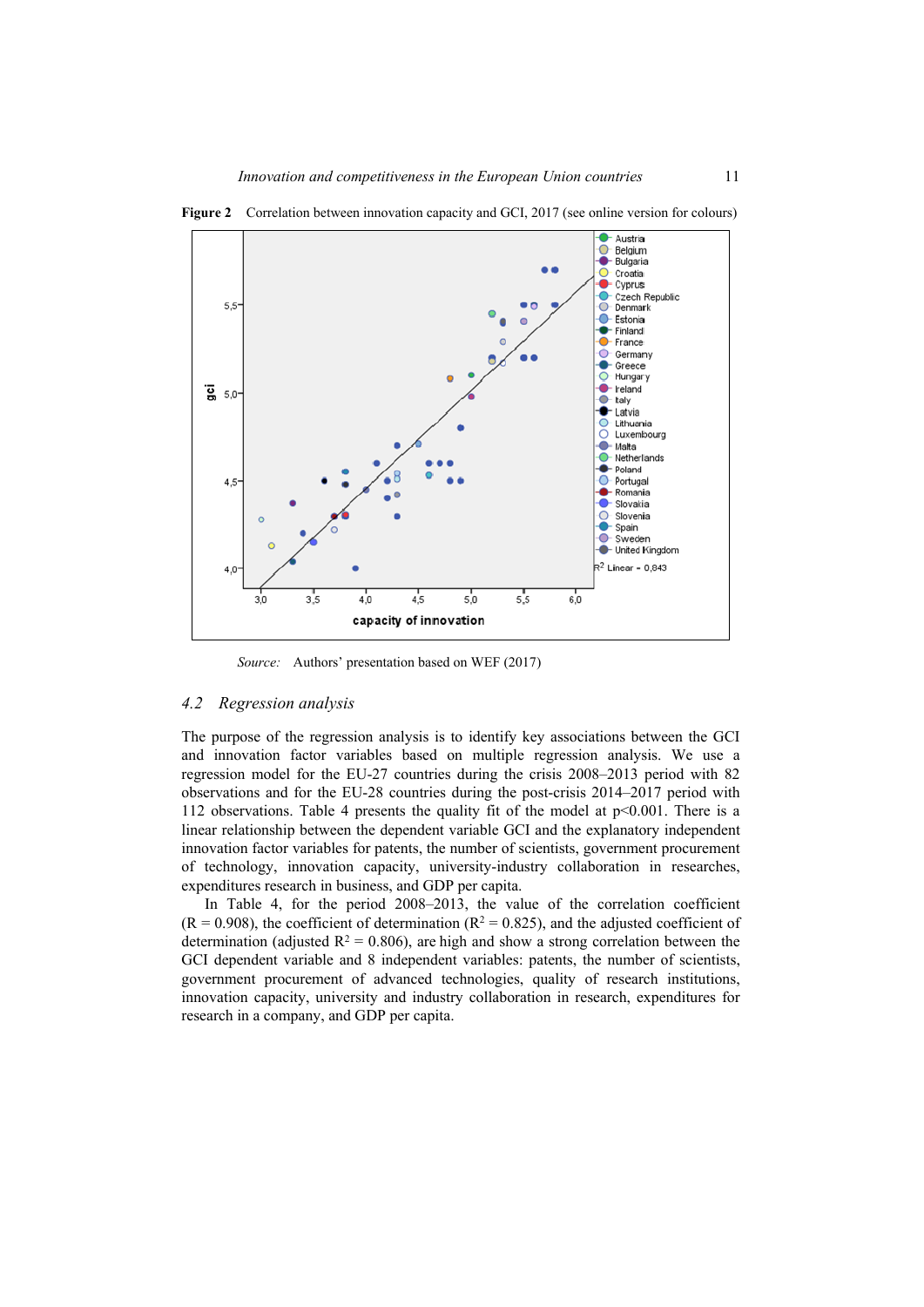| Model     |                   |          | Adjusted | Std. error         | Change statistics |                 |     |  |
|-----------|-------------------|----------|----------|--------------------|-------------------|-----------------|-----|--|
| 2008-2013 | R                 | R square | R square | of the<br>estimate | R square change   | <i>F</i> change | df1 |  |
|           | .908 <sup>a</sup> | .825     | .806     | .2162              | .825              | 42.96           | 8   |  |
| Model     |                   |          | Adjusted | Std. error         | Change statistics |                 |     |  |
| 2014-2017 | R                 | R square | R square | of the<br>estimate | R square change   | <i>F</i> change | dfl |  |
|           | .946a             | .895     | .887     | .1683              | .895              | 109.61          | 8   |  |

**Table 4** Summary model for the EU-27 countries in the period 2008-2013 and for the EU-28 countries in the period 2014–2017

Notes: aPredictors: (Constant), patent, gdpp, scientists, gov.proc, qual.research, capac. Of inov, coll.univer, expend. for research

bDependent Variable: GCI

The correlation coefficient ( $R = 0.946$ ), the coefficient of determination ( $R^2 = 0.895$ ) and the adjusted coefficient of determination (adjusted  $R^2 = 0.887$ ) show a strong linear dependence for the period 2014–2017. That is, 88.7% of the variance of the GCI and can be explained by the variability of 8 explanatory variables.

Using analysis of variance (ANOVA) F-test, we determine the quality of the regression model and test the null hypothesis. Based on the results of ANOVA and F test, we reject the null hypothesis;  $p < 0.001$  suggests that the regression model has a significant fit to the data since at least one regression coefficient is significant.

Table 5 presents the regression model results. We find that not all regression coefficients show a level of significance less than 0.05. The regression coefficients are statistically significant,  $p < 0.05$ , for the expenditures for R&D in a company as business research on the extent to which companies invest for R&D during the period 2008–2013. On the other hand, GDP per capita as a level of economic development indicator is statistically significant, but with a negative sign. In the period 2014–2017, there is a significant quality of research institutions, innovation capacity, and the number of registered patent applications with a positive sign, and the number/availability of scientists with a negative sign. However, government procurement of advanced technology products, GDP per capita and university-industry collaboration in researches are not significant at less than 5% of significance level. Therefore, we cannot completely reject the null hypothesis of the set H2.

The quality of research institutions, the capacity of innovation and patents applied may increase while the number/availability of scientists may reduce the GCI score.

The calculated regression equation for the EU-27 countries in the period 2008–2013 can be written:

$$
GCI = 2.585 - 0.002\beta 1 + 0.317\beta 4\tag{1}
$$

GCI increased by 0.317 if the company research expenditures increased by one estimate.

The calculated regression equation for the EU-28 countries in the period 2014-2017 can be written:

$$
GCI = 2.525 + 0.189\beta2 + 0.210\beta3 - 0.070\beta7 + 0.001\beta8
$$
\n(2)

The regression coefficients indicate that GCI increased by 0.189 if the capacity of innovation increased by one estimate. GCI increased by 0.210 if the quality of research institutions increased by one estimate.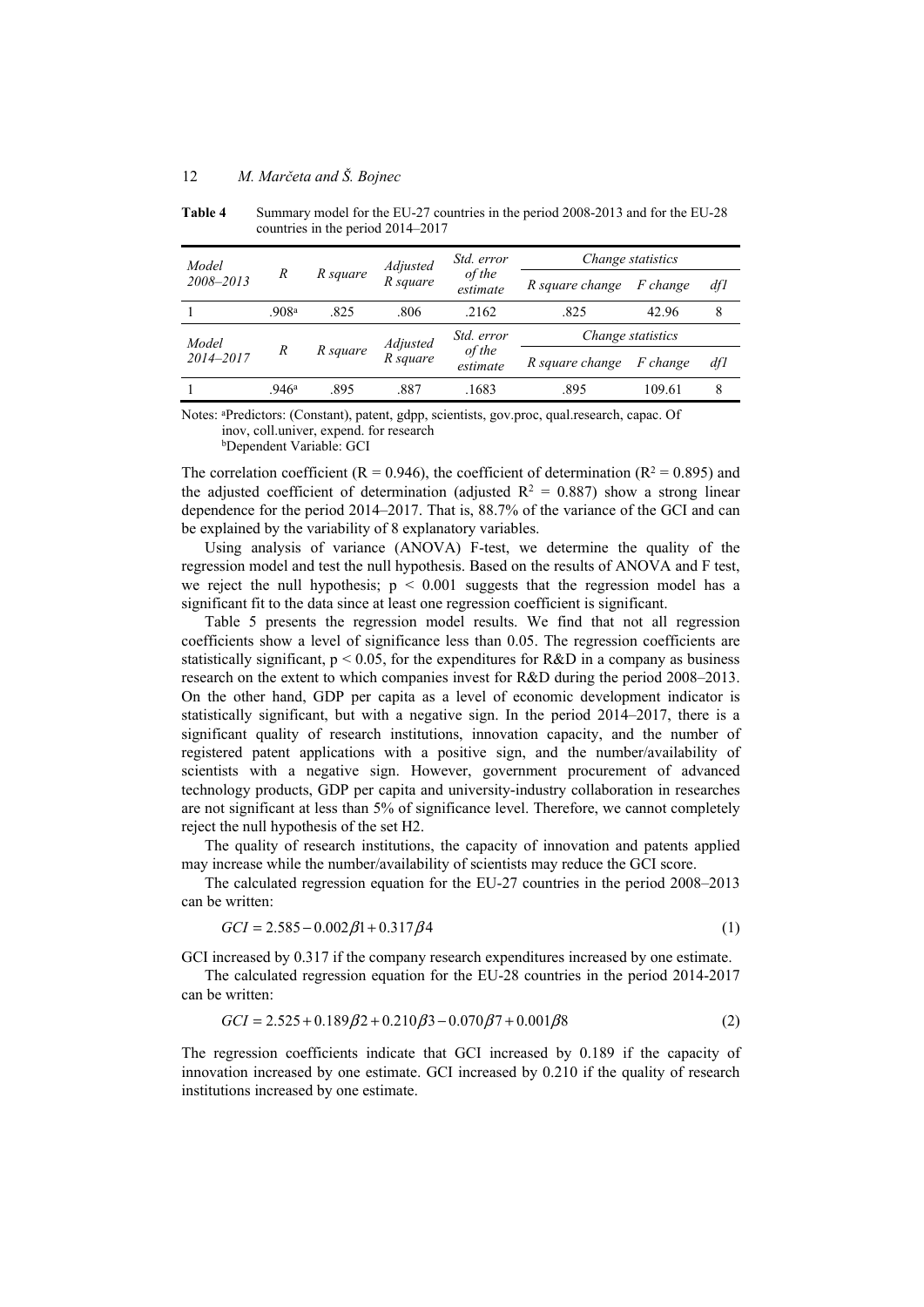| Model 2008-2013        |                             | Unstandardised coefficients | <b>Standardised</b><br>coefficients | t-test            | sig. |
|------------------------|-----------------------------|-----------------------------|-------------------------------------|-------------------|------|
|                        | $\boldsymbol{B}$            | Std. error                  | <b>Beta</b>                         |                   |      |
| (Constant)             | 2.585                       | .264                        |                                     | 9.799             | .000 |
| gdpp                   | $-.002$                     | .001                        | $-.182$                             | $-2.482$          | .015 |
| capac.of inov          | .024                        | .088                        | .046                                | .273              | .785 |
| qual.research          | .067                        | .081                        | .114                                | .823              | .413 |
| expend.for<br>research | .317                        | .089                        | .637                                | 3.559             | .001 |
| coll.univ              | .107                        | .076                        | .187                                | 1.403             | .165 |
| gov.proc               | .082                        | .060                        | .097                                | 1.364             | .177 |
| scientists             | $-.017$                     | .050                        | $-.022$                             | $-.353$           | .725 |
| patent                 | .000                        | .001                        | .019                                | .234              | .816 |
| Model 2014-2017        | Unstandardised coefficients |                             | <b>Standardised</b><br>coefficients | $t$ -test<br>sig. |      |
|                        | $\boldsymbol{B}$            | Std. error                  | <b>Beta</b>                         |                   |      |
| (Constant)             | 2.525                       | .217                        |                                     | 11.647            | .000 |
| gdpp                   | .001                        | .000                        | .060                                | 1.456             | .148 |
| capac.of inov          | .189                        | .073                        | .290                                | 2.595             | .011 |
| qual.research          | .210                        | .057                        | .328                                | 3.661             | .000 |
| expend.for<br>research | .003                        | .087                        | .006                                | .036              | .971 |
| coll.univ              | .053                        | .053                        | .093                                | 1.001             | .319 |
| gov.proc               | .067                        | .050                        | .075                                | 1.350             | .180 |
| scientists             | $-.070$                     | .035                        | $-.083$                             | $-1.994$          | .049 |
| patent                 | .001                        | .000                        | .259                                | 3.486             | .001 |

**Table 5** Unstandardised and standardised regression coefficients for the EU-27 countries in the period 2008–2013 and for the EU-28 countries in the period 2014–2017

**Table 6** Residuals Statistics for the EU-27 countries in the period 2008–2013 and the EU-28 countries for the period 2014–2017

| 2008-2013            | Minimum  | <b>Maximum</b> | Mean  | Std. deviation | $\boldsymbol{N}$ |
|----------------------|----------|----------------|-------|----------------|------------------|
| Predicted value      | 3.946    | 5.574          | 4.715 | .445           | 82               |
| Residual             | $-.535$  | .504           | .000. | .205           | 82               |
| Std. predicted value | $-1.725$ | 1.930          | .000  | 1.000          | 82               |
| Std. residual        | $-2.474$ | 2.330          | .000  | .949           | 82               |
| 2014-2017            | Minimum  | Maximum        | Mean  | Std deviation  | $\boldsymbol{N}$ |
| Predicted value      | 3.990    | 5.606          | 4.763 | .473           | 112              |
| Residual             | $-.682$  | .526           | .000  | .162           | 112              |
| Std. predicted value | $-1.633$ | 1.784          | .000  | 1.000          | 112              |
| Std. residual        | $-4.052$ | 3.124          | .000  | .963           | 112              |

Note: aDependent variable: GCI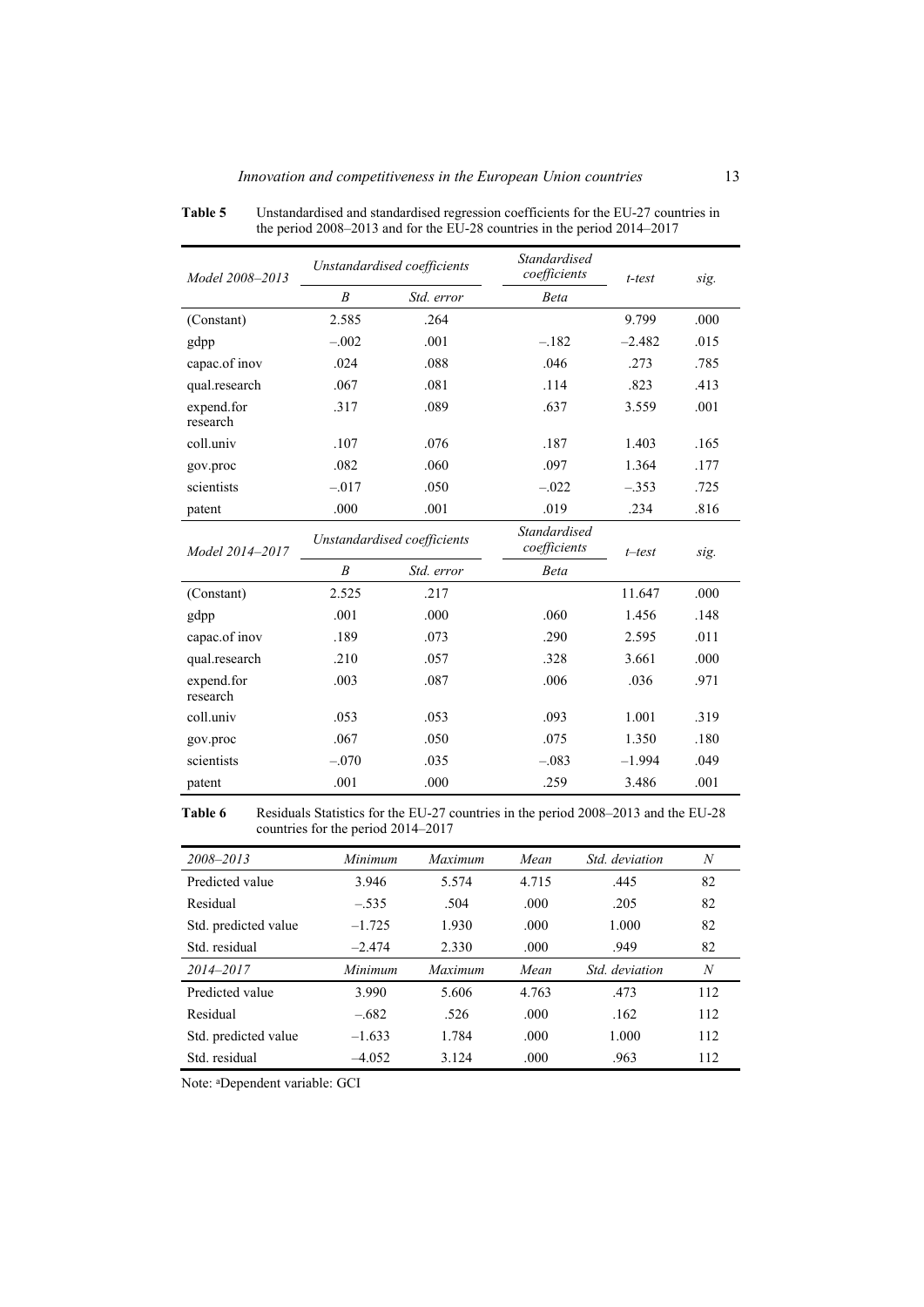Table 6 presents a residual statistic, namely the analysis of residuals to determine the deviations from the actual values and the calculated values according to the dependent variables. The standard deviation is used as a measure of the representability of the arithmetic mean. The smaller the standard deviation compared to the arithmetic mean, the smaller the difference between the actual values of the variable and its arithmetic mean and vice versa.

## **5 Discussion**

The results based on the correlation matrix confirmed a strong correlation and interdependence of the considered indicators. The GCI is measured through 8 different innovation factor indicators. At first glance, these results can be predictable because the GCI can be highly correlated with those indicators through which it is measured. However, it is less predictable, which innovation variable is more, and which is less strongly correlated with the GCI. In the field of innovation, the most important are the expenditures for R&D in a company. There is a significant positive correlation between the innovation factor variables and the GCI in the EU-28 countries. The correlation coefficient is very high for the selected innovation factor variables except for the number/availability of scientists and GDP per capita. The highest positive correlation of the GCI is with the expenditures for R&D in company, university-industry collaboration in researches, innovation capacity, quality of research institutions and the number of registered patents application. The use of innovative components can contribute to achieve new products and services in the market that increase productivity. GCI is particularly enhanced by improving innovation capacity and improving the quality of research institutions.

The regression analysis confirmed only a few significant indicators: in the period 2008–2013, these are expenditures for R&D in a company but do not show statistical significance in the period 2014–2017, when the most important variables were found in innovation capacity and the quality of research institutions and the number of registered patents applications, while the number/availability of scientists with a negative sign. In addition to GDP per capita, university-industry collaboration in research show less significant impact on the GCI.

Considering the research for developed and developing countries, our results, findings and implications are largely consistent and in accordance with the previous results, findings and recommendations. Pilinkus and Boguslauskas (2007) found that the most competitive countries are leaders in gross domestic expenditure on R&D, leaders in generating skilled members of society, leaders in issuing patent applications, and leaders in information-communication technology expenditure as a percentage of GDP. This is in line with the investment of companies and businesses in research, which can result in higher value-added innovations, products and services. Loo (2018) made recommendations for Canada, for a greater collaboration among the academia, government and business communities to investigate the relationship between GCI and international business opportunities. Placido and Hwang (2019) argued on the important role of government in the innovation pillar score improvements in the Philippines and that GCI is strongly positively associated with investments into innovation and innovative institutions. Finally, similar to Zinnes et al. (2001), it would be useful to include a broader number of different groups of innovation and non-innovation factor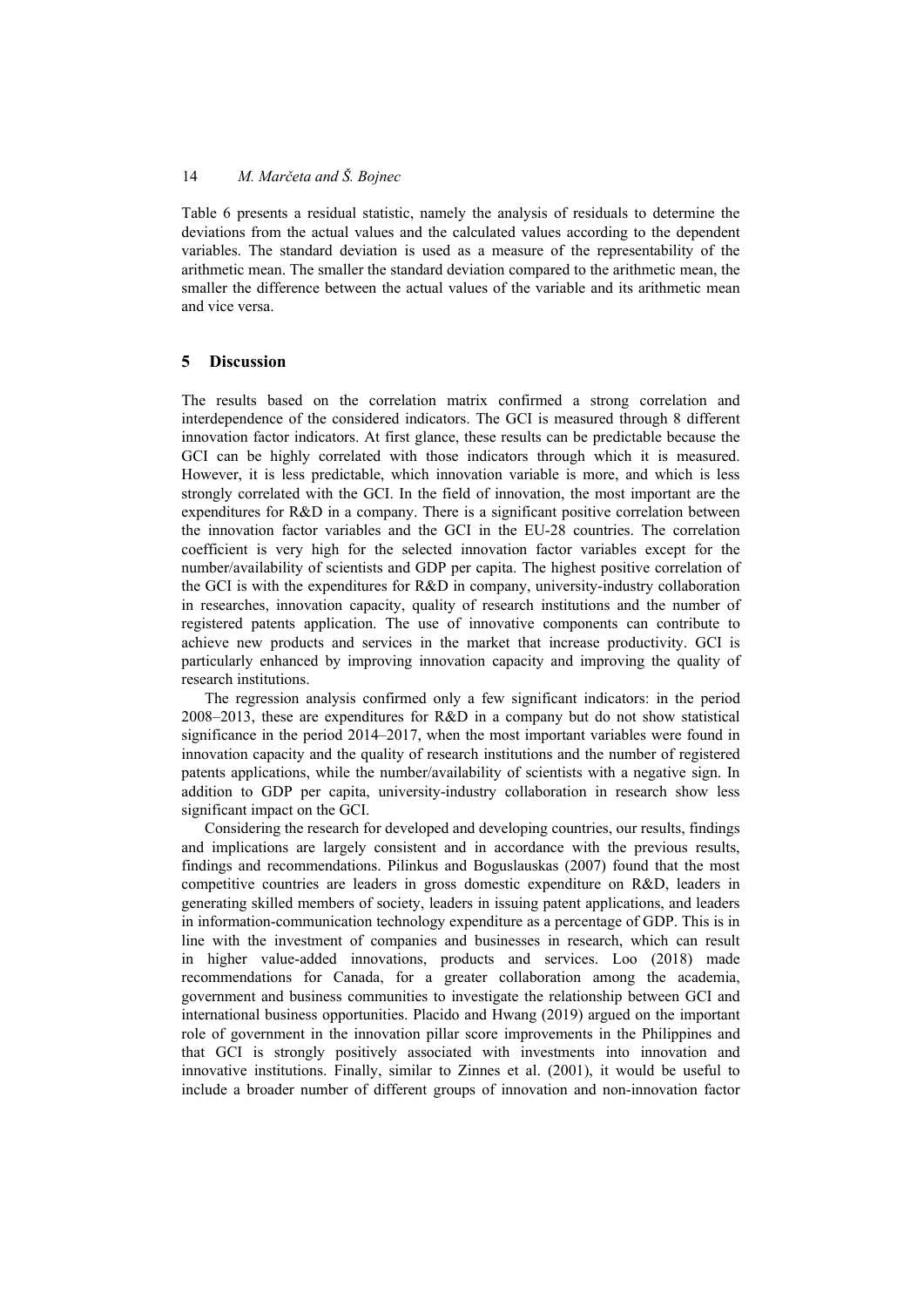indicators to explain drivers of global competitiveness and not only a narrow number of indicators that are the constitution component of the GCI when it is somehow expected higher correlation with those indicators through which it is measured.

#### **6 Conclusions**

This study contributes to the investigation of drivers of the GCI in the EU-28 countries during the periods 2008-2013 and 2014-2017. The focus was on the innovation pillars of the GCI indicator and relationships with 8 innovation factor variables. The correlation analysis confirmed significant relationships of the GCI with innovation factor variables. This finding confirmed H1 on the existence of the relationship between the level of GCI and different innovation factor variables in the EU-28 countries. However, the regression analysis only partly confirmed the set H2 particularly for the significant impact of expenditures for R&D in a company as business research and the GCI. As a striking finding, the results differ for the period of economic crisis and the period of post-economic crisis or economic recovery. More significant results were found for the latter.

The relationship between innovation factor indicators, GCI and level of economic development in the EU-28 countries confirmed differences in the performance of innovation factor indicators. The results can be relevant for innovation and global competitiveness policymakers. The empirical analysis provides insights to a better understanding of the relationships between the GCI and innovation factor indicators in the EU-28 countries. The strengthening of innovation systems in countries requires both transparent institutions and findings for innovative components that increase productivity and global competitiveness.

This study is limited to the innovation factor indicators of the GCI measure, the EU-28 countries and two sub-periods 2008-2013 and 2014-2017. An issue for the future research could be to include updated variables in the relationships between GCI and some other indicators such as for information-communication technology, scientific publications, expenditure on R&D as % of GDP, and particularly the role of institutions and governance indicators on GCI.

#### **References**

- Abad-Segura, E., González-Zamar, M-D., Infante-Moro, J.C. and Ruipérez García, G. (2020) 'Sustainable management of digital transformation in higher education: Global research trends', *Sustainability*, Vol. 12, No. 2107, pp.1–22.
- Breuss, F. (2018) '25 years single market: which trade and growth effects?', *WIFO Working Papers*, Vol. 572, No. 33, pp.1–26.
- Čepar, Ž. and Bojnec, Š. (2013) 'Macro-level determinants of relative participation in undergraduate higher education in Slovenia', *Eastern European Economics*, Vol. 51, No. 6, pp.77–95.
- Čepar, Ž. and Bojnec, Š. (2014) 'Does higher relative participation in higher education also mean a higher absolute number of students? The case of Slovenia', *Eastern European Economics*, Vol. 52, No. 2, pp.85–100.
- Drucker, J. and Goldstein, H. (2007) 'Assessing the regional economic development impacts of universities: a review of current approaches', *International Regional Science Review*, Vol. 30, No. 1, pp.20*–*46.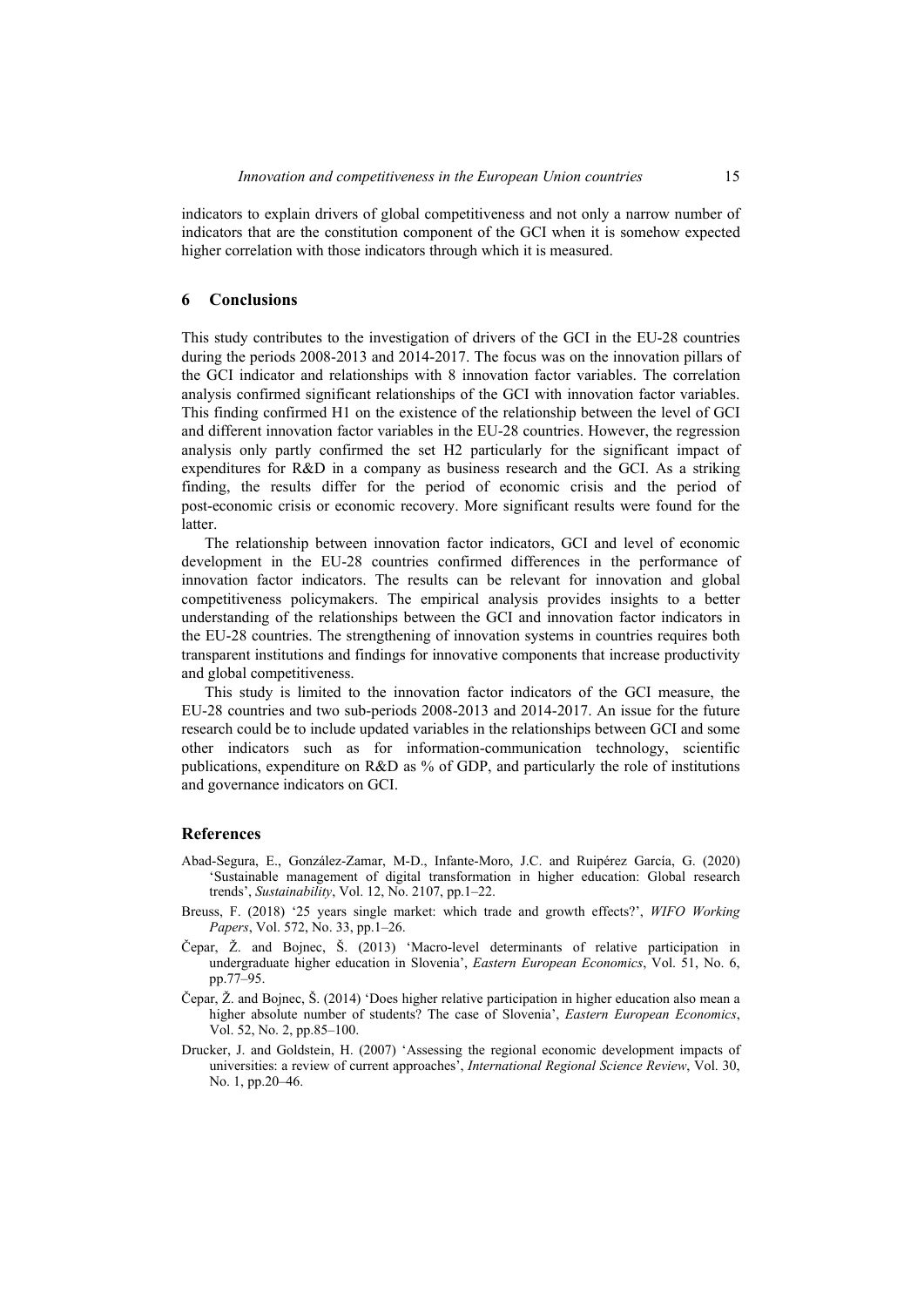- Etzkowitz, H. (2003) 'Innovation in innovation: the triple helix of university-industry-government relations', *Social Science Information,* Vol. 42, No. 3, pp.293–337.
- European Commission (2010) *Lisbon Strategy Evaluation Document*, Commission Staff, Working Document, SEC, Brussels.
- Eurostat (2019) *Europe 2020 Indicators R&D and Innovation* [online] https://ec.europa.eu /eurostat/statistics-explained/pdfscache/50448.pdf (accessed 6 April 2020).
- Fagerberg, J. (1988) 'International competitiveness', *Economic Journal*, Vol. 98, No. 391, pp.355–374.
- Fagerberg, J., Srholec, M. and Verspagen, B. (2010) 'The role of innovation in development', *Review of Economics and Institutions*, Vol. 1, No. 2, pp.2*–*21.
- Florida, R. (2006) 'The flight of the creative class: tnew global competition for talent', *Liberal Education Summer*, Vol. 92, No. 3, pp.22*–*29.
- Florida, R. and Cohen, W.M. (1999) Engine or infrastructure? The university role in economic development, in Branscomb, L.M., Kodama, F. and Florida, R. (Eds.): *Industrializing Knowledge: University–Industry Linkages in Japan and the United States*, pp.589–610, MIT Press, Cambridge.
- Goddard, J. and Valance, P. (2013) *The University and the City*, Routledge, London.
- Harisson, J. and Turok, I. (2017) 'Universities, knowledge and regional development', *Regional Studies*, Vol. 51, No. 7, pp.977–981.
- Karman, A. (2019) 'The role of human resource flexibility and agility in achieving sustainable competitiveness', *International Journal of Sustainable Economy*, Vol. 11, No. 4, pp.324–346.
- Lester, R.K. (2007) 'Universities, innovation, and the competitiveness of local economies', in Lester, R.K. and Sotarauta, M. (Eds.): *Innovation, Universities and the Competitiveness of Regions*, pp.9–30, Takes, Helsinki.
- Lester, R.K. and Sotarauta, M. (2007) *Innovation, Universities and the Competitiveness of Regions*, Takes, Helsinki.
- Loo, M. (2018) 'Global competitiveness of ASEAN: implications for Canadian businesses', *Transnational Corporations Review*, Vol. 10, No. 1, pp.13–29.
- Malek, A., Nurul, A., Khuram, S., Takala, J., Bojnec, S., Papler, D. and Yang, L. (2015) 'Analyzing sustainable competitive advantage: strategically managing resource allocations to achieve operational competitiveness', *Management and Production Engineering Review*, Vol. 6, No. 4, pp.70–86.
- Marčeta, M. and Bojnec, Š. (2020) 'Drivers of global competitiveness in the European Union countries in 2014 and 2017', *Organizacija*, Vol. 53, No. 1, pp.37–49.
- Mcarthur, J.W. and Sachs, J. (2002) *The Growth Competitiveness Index: Measuring Technological Advancement and the Stages of Development*, Global Competitiveness Report 2001/2002, World Economic Forum, Geneva.
- Nekrep, A., Strašek, S. and Boršič, D. (2018) 'Productivity and economic growth in the European Union: impact of investment in research and development', *Naše gospodars*tvo*/Our Economy*, Vol. 64, No.1, pp.18–27.
- Pilinkus, D. and Boguslauskas, V. (2007) 'New technology investment as a key to country competitiveness', *Economics and Management*, Vol. 12, No. 1, pp.814–823.
- Placido, A. and Hwang, S. (2019) 'Evaluating Philippine's economic development in 2010 and 2015: utilizing global competitive index, human development index and environmental performance index', *Korean Social Science Journal*, Vol. 46, No. 1, pp.77–98.
- Porter, E.M. (2000) 'Location, competition and economic development: local clusters in a global economy', *Economic Development Quarterly*, Vol. 14, No. 1, pp.15–34.
- Porter, E.M. (2007) 'Clusters and the new economics of competition', *Harvard Business Review*, Vol. 76, No. 6, pp.77–90.
- Porter, E.M. (2008) 'Five competitive forces that shape strategy', *Harvard Business Review*, Vol. 86, No. 1, pp.78–93.